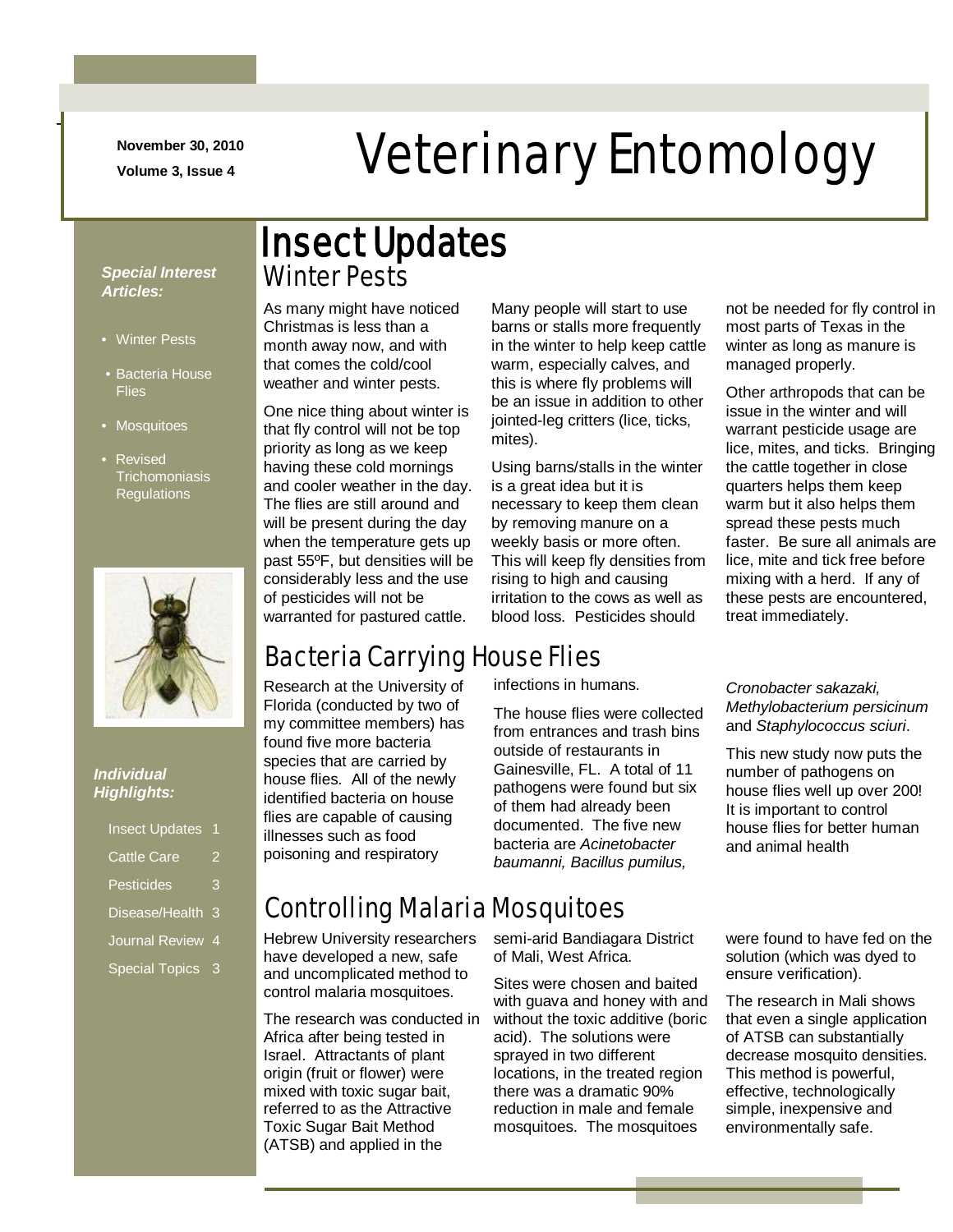### Revised Trichomoniasis Regulations Cattle Care



*"Rule changes were in the works in response to recommendations from the yearly industryled review of TX trich program."*

#### **Livestock/Veterinary Entomology Website Is Up**

My website is officially online, please take a look. It is designed to provide information on the common livestock/ veterinary insect pests, as well as give people an option to contact me and provide information on upcoming events. Let anyone that might be interested know about it and let me know what you think.

[http://livestockvet](http://livestockvetento.tamu.edu/) [ento.tamu.edu](http://livestockvetento.tamu.edu/)

#### Changes to Texas'

trichomoniasis (trich) regulates went into effect in Nov 2010. As many know, trich is a venereal disease of cattle that causes cows to abort and slow to rebreed. Cows when rested can clear the disease but bulls are infected for life.

One newly adopted rule is that validity of negative cattle trich tests will be extended from 30 to 60 days provided the bulls are not commingled with heifers or cows during that period.

The 'virgin certificate' given to young bulls has also been extended from 30 to 60 days to be exempt from testing prior to change of possession.

No change was made to nonvirgin bulls or bulls over 24 months of age, they still must have a negative trich test within untested, non-virgin TX bulls 30 days of being imported into TX. Once the animal is in TX, the negative test will be good for 60 days provided they are away from females during this time.

The revisions exempt out-ofstate breeding bulls from an entry trich test if they come from Certified Semen Service artificial insemination facilities and where isolated from female cattle.

The final revision will allow to be sold and moved to a feedlot prior to slaughter. Previously they could only be sold directly to slaughter.

### Fenoxycarb Canceled Pesticides Update/Outlook

EPA has issued that fenoxycarb be canceled by December 31, 2012. Fenoxycarb is a carbamate derivative used to control fire ants and big-headed ants on

### Resmethrin Canceled

Resmethrin has been canceled by the American Mosquito Control Association, the makers of resmethrin. AMCA says that the new studies and

turf, home lawns, agricultural areas, non-agricultural areas, horse farms, and ornamental nursery stock, and others.

registration required by EPA are too costly and exceed the profit value of the product.

Resmethrin is an effective product against mosquitoes. Fenoxycarb products include Award Fire Ant Bait, Fenoxycarb Technical, and Whitmire PT 2120 TF Preclude.

The loss of resmethrin could have a big impact on mosquito control.

[http://www.epa.gov/pesticides/](http://www.epa.gov/pesticides/reregistration/resmethrin) [reregistration/resmethrin](http://www.epa.gov/pesticides/reregistration/resmethrin)

### Interested in Pesticide Tolerance – EPA gives you a way to check

[http://www.epa.gov/opp00001/r](http://www.epa.gov/opp00001/regulating/part-180.html) [egulating/part-180.html](http://www.epa.gov/opp00001/regulating/part-180.html)

EPA has updated an online tool that makes it easy to search the pesticide tolerance information on food and feed commodities.

The site provides a way to locate the Code of Federal Regulations section numbers for pesticides that a person

wants to look up the permanent tolerance for. The tolerance requirements can also be found by the common name of the pesticide or by the type of pesticide.

The index provides: - 40 CFR part 180 section

- Chemical Abstracts Service (CAS) registry number and

name

- Pesticide type and family
- EPA pesticide chemical (PC) code

- Tolerance-specific information about pesticide chemicals and crop groups by commodity, crop group, or crop subgroup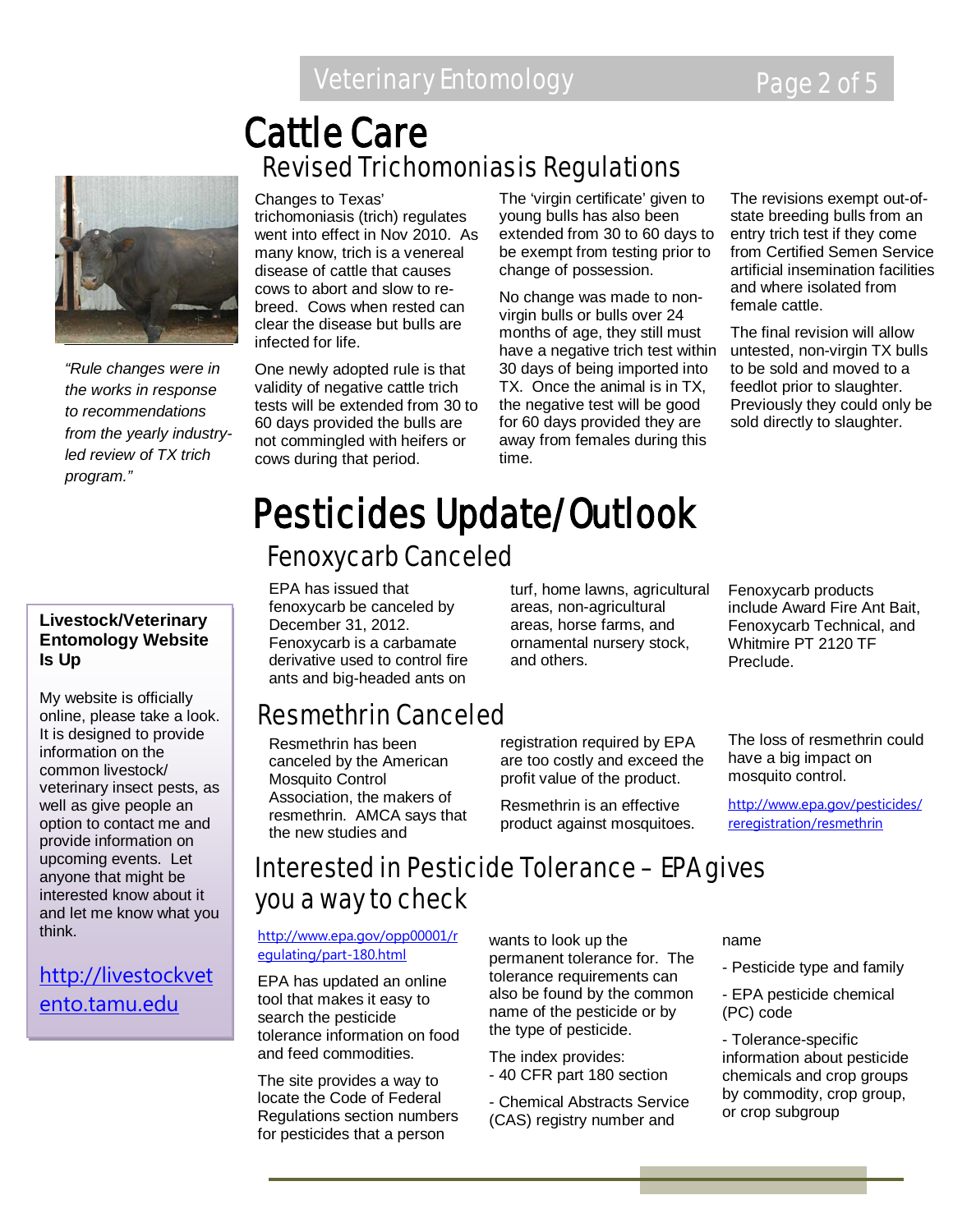### Pesticide Stewardship

The Center for Integrated Pest Management (CIPM) has launched a new Pesticide Environmental Stewardship (PES) website.

The site is designed for any

person that applies, sells, stores, or disposes of pesticides; provides advice or training on pesticide use; or is involved in pesticide stewardship or regulation.

Sounds like all of us could benefit from looking at the site.

[http://pesticidestewardship.org](http://pesticidestewardship.org/)

### Global Warming Does Good Human & Animal Disease & Health

The warmer weather occurring in the US is having adverse effects on the bubonic plague, and this is good. The warmer weather has made it more difficult for bubonic plague to survive in rodent burrows.

Since rodents are reservoirs for bubonic plague, spread by fleas, it is great to have less of the bacteria carrying

fleas hanging around their homes.

The change in climate causes the snow to melt earlier and the soil to dry out more, therefore leading to lowered humidity in the burrows. The lower humidity causes the fleas to die off. Fleas are the carriers of the bacteria causing bubonic plague

from rodents to humans.

Causes of plague have been low in the US (a dozen or so) with only 1 to 3 deaths per year, but with the expansion of people into rural areas, incidences could increase; lowering the number of fleas with bubonic plague pathogens is always good.

#### **Thank a Farmer**

Do you know that one farmer feeds 155 people?!

I can tell you people in NYC didn't. Here is a little clip of them learning how much farmers do and giving thanks in return. All farmers should watch to see how much they are appreciated.

[http://www.dairyherd.co](http://www.dairyherd.com/news_editorial.asp?pgID=675&ed_id=12794&news_id=29137&ts=nl2) [m/news\\_editorial.asp?p](http://www.dairyherd.com/news_editorial.asp?pgID=675&ed_id=12794&news_id=29137&ts=nl2) [gID=675&ed\\_id=12794&](http://www.dairyherd.com/news_editorial.asp?pgID=675&ed_id=12794&news_id=29137&ts=nl2) [news\\_id=29137&ts=nl2](http://www.dairyherd.com/news_editorial.asp?pgID=675&ed_id=12794&news_id=29137&ts=nl2)

### Another Integrated approach to controlling ticks

Ticks are one of the most affluent transmitters of pathogens that cause severe human and animal diseases. Fighting ticks can be a costly and extensive process.

A researcher from Washington University has suggested another way to fight ticks and their diseases – weeding.

#### **Milk Rap Video**

This is a fun video done by four young adults; a neat way to promote dairy farming.

[http://www.elabs3.com/ct.](http://www.elabs3.com/ct.html?rtr=on&s=ikv,18csu,2ycc,9k3q,cquv,5i8f,dcxy) [html?rtr=on&s=ikv,18csu,](http://www.elabs3.com/ct.html?rtr=on&s=ikv,18csu,2ycc,9k3q,cquv,5i8f,dcxy) [2ycc,9k3q,cquv,5i8f,dcxy](http://www.elabs3.com/ct.html?rtr=on&s=ikv,18csu,2ycc,9k3q,cquv,5i8f,dcxy)

Brian Allan has noticed that Amur honeysuckle, an invasive Asian plant, is a popular meal choice for white tailed deer the number one host of the Lone Star Tick.

Allan has suggested weeding areas of the Amur honeysuckle in order to cut back on the number of attracted white tailed deer,

which will lead to a reduction in the number of pathogen ticks present in an area.

This is not a new concept, entomologist have been suggesting this kind of control for insects for years but this is the first time I have heard using this tactic for mammals; sounds promising.

## Special Topics of

#### Manure Digesters among Us 9

At this year World Dairy Expo, the audience was informed that the US has the potential to hold 3000 to 4000 manure digesters. Many of these would be located on dairy farms.

Currently there are 150 manure digesters operating in the US, 50% of those are in

four states.

Reports show that the electricity generating potential is possible by more manure digesters but building one is more of an obstacle.

Manure digesters are the only system available to give people the opportunity for revenue generation.

The hold up to getting more digesters established in the US is the many policies and financial barriers.

It is believed that the policy and energy issues will resolved themselves and more digesters will be made available.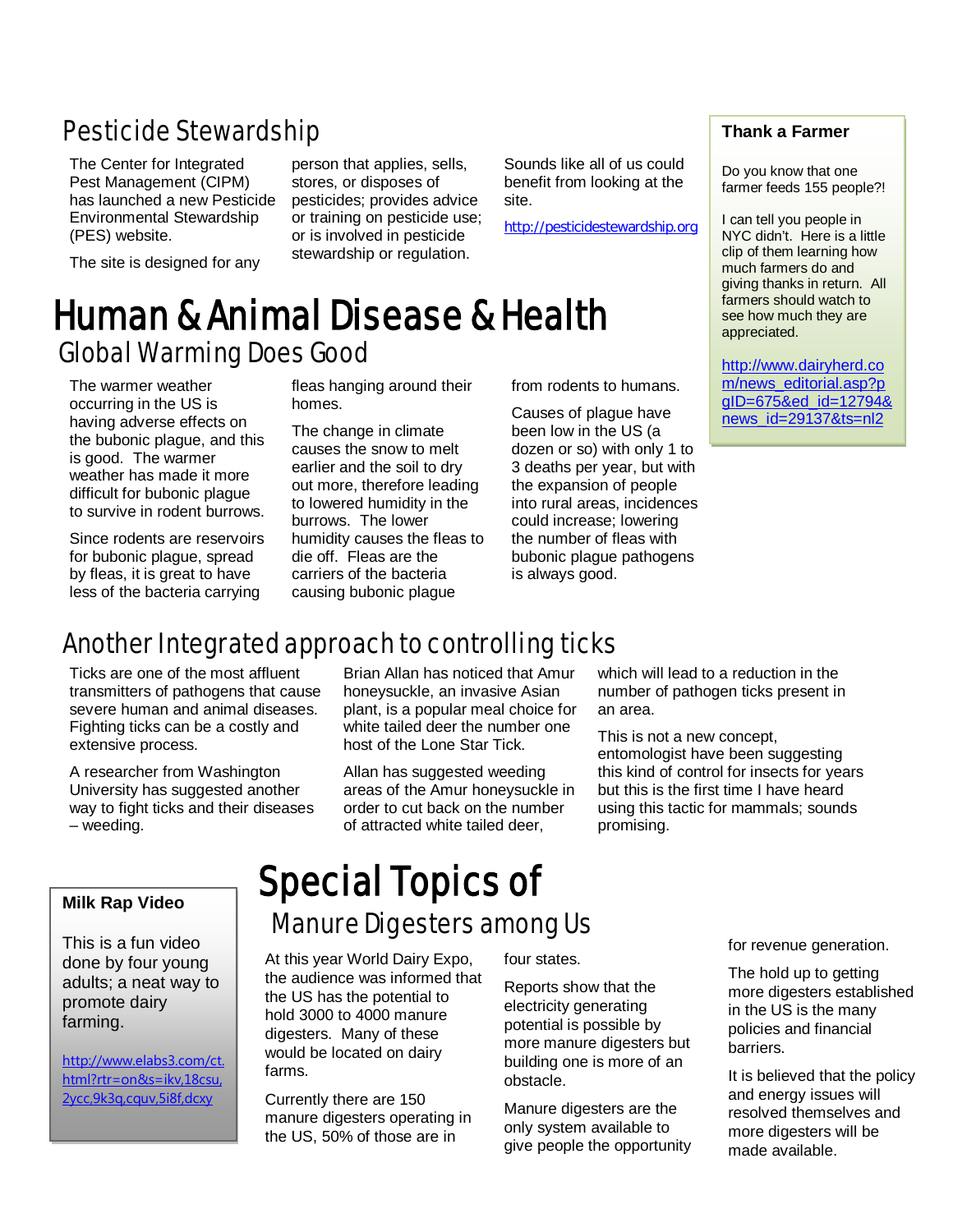## Journal Reviews<br>Detection of target site resistance to pyrethroids and organophosphates in the horn fly using multiplex polymerase chain reaction. 2010. Foil et al. J Med Entomol. 47: 855-861.

Horn fly populations from Texas, Louisiana, Washington, Georgia, Mexico All populations except Brazil had the and Brazil were evaluated genetically for target site for organophosphate known target resistant sites in the DNA.

All populations were found to have the pyrethroid-associated mutation with

females having it more often than males. resistance with not gender bias but the site did not provide the level of resistance ways to control horn flies. required, so it is believed there is another

mutation involved in OP resistance.

**The Impact.** Having information about the resistant mutation sites enables researchers to develop more efficient

#### Detection of West Nile virus in stable flies (Diptera: Muscidae) parasitizing juvenile American white pelicans. 2010. Johnson et al. J Med Entomol. 47:1205-1211.

Stable flies were observed parasitizing prefledged American white pelicans in a pelican breeding colony in northeast MT where die-offs due to WNV have occurred since 2002.

Stable flies that had fed on pelican blood were tested of WNV. Sixty tests on unengorged females were run with 18 coming up positive. Engorged females had 54% test positive for WNV.

**The Impact.** The stable fly has not been implemented as a transmitter of pathogens; these results indicate otherwise and could impact the livestock industry in other ways.

#### Purification and characterization of an antimicrobial peptide, insect defensin, from immunized house fly (Diptera: Muscidae). 2010. Dang et al. J Med Entomol. 47: 1141 -1145.

The researchers were able to isolate the antimicrobial peptide, insect defensin, which was thought to be a part of the house fly's immune system. This peptide was isolated and examined. The researchers confirmed that the peptide had high activity against gram-positive bacteria but lower activity against gram-negative

bacteria and fungi.

**The Impact**. Provides evidence and insight to how house flies can carry many pathogens but not be affected by them.

#### Adult house fly (Diptera: Muscidae) activity and age of females near varying levels of (Z)-9- Tricosene on a southern California dairy. 2010. Butler & Mullens. J Econ Entomol. 103:1929-1936.

Conical screened traps were set up on a dairy in southern California containing either sugar or sugar and (Z)-9- Tricosene (attractant in house fly baits).

More male house flies than female

house flies were collected in the traps and more flies were collected in the traps with (Z)-9-tricosene.

Dosage of (Z)-9-tricosene or sugar did not have any effect on the number of

house flies collected.

**The Impact**. The house fly baits on the market today do work at attracting house flies and data shows that one is not more effective than the other.

#### Comparison of bacterial diversity in wheat bran and in the gut of larvae and newly emerged adult of *Musca* domestica (Diptera: Muscidae) by use of ethidium monoazide reveals bacterial colonization. 2010. Su et al. J Econ Entomol. 103: 1832-1841.

The objective of this study was to investigate the bacterial colonization in the house fly larvae and newly eclosed adult gut. The wheat bran media was also tested for comparison.

Altogether 24, 11 and 4 phylotypes were found in the wheat bran, larvae gut and adult, respectfully. Two of the bacteria found in large quantities in the larvae gut were detected in the newly emerged adult flies.

#### Selection for resistance to imidacloprid in the house fly (Diptera: Muscidae). 2010. Kaufman et al. J Econ Entomol. 103: 1937-1942.

This study shows that in only five generations an imidacloprid susceptible house fly strain will become resistant. The imidacloprid resistance increased 331-fold at an  $LC_{70}$ .

In order to get 70% kill of the fifth generation of house flies, more than twice the recommended amount of active ingredient was necessary.

**The Impact**. This study shows that bacteria are capable of being maintained in the gut throughout metamorphosis and spread around further once the fly takes flight.

**The Impact.** It is important to rotate all insecticide products being used on a regular basis (fly baits included). Resistance will develop in all the major fly species (house fly, horn fly and stable fly) without pesticide class rotation.